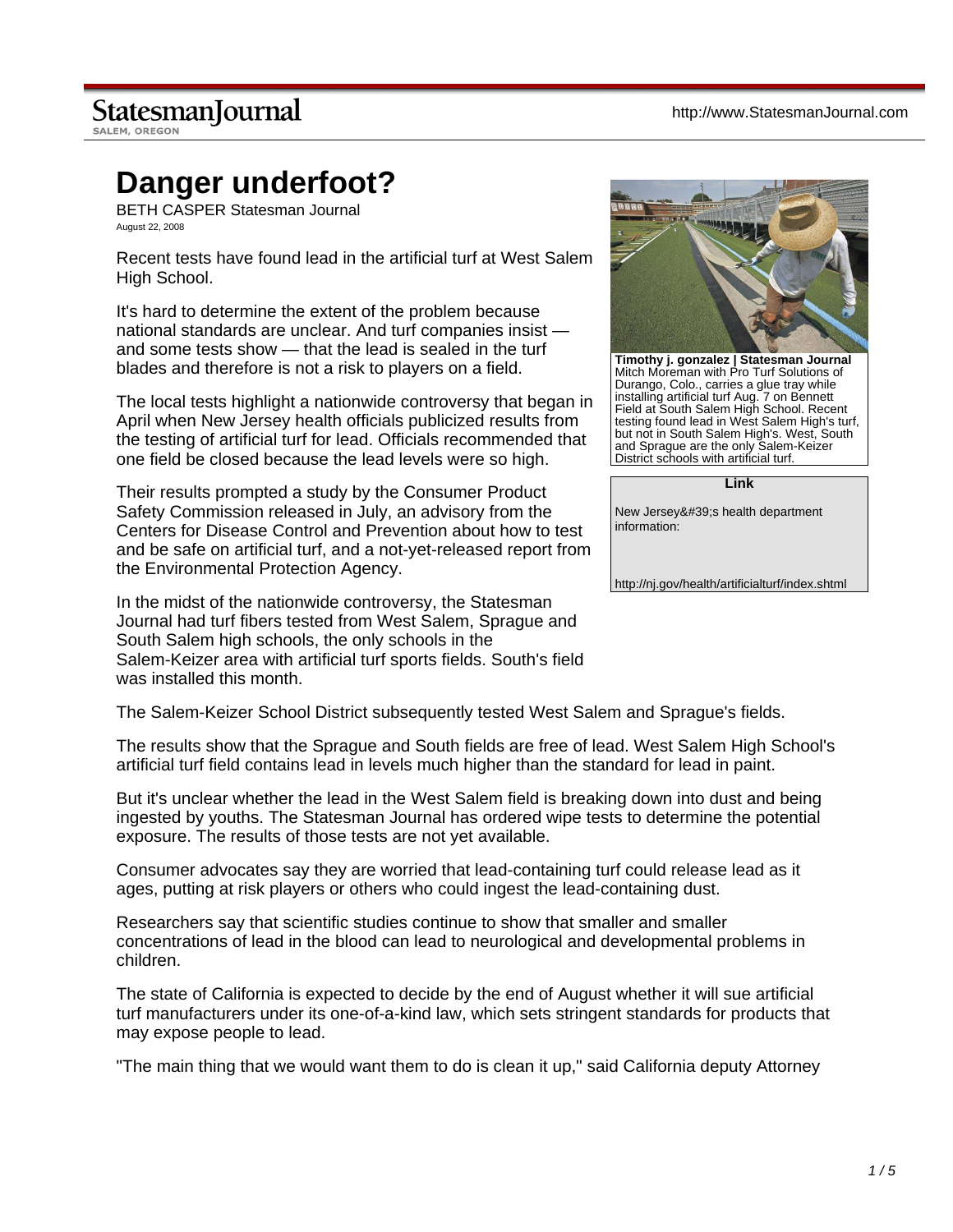General Dennis Ragen. "There is no reason new turf should have this much lead in it. Why put lead in products that kids are going to play on?"

## **Testing lead**

Lead inside the turf fibers isn't a public-health problem unless the fibers degrade. In that case, lead could be released as dust or fine particles, finding its way to the bottoms of athletes' shoes or the palms of their hands, where it could be ingested.

The amount of lead that someone could ingest depends not only on how much lead is in the turf, but also how much lead could be released from the turf. That likely would depend on the age of the turf, the activity level on the field, and the material and strength of the seal around the lead.

Results from the July Consumer Product Safety Commission report indicate that older fields are more likely to release lead than newer fields, even if the newer field contains more lead.

"The lead is imbedded in plastic, but exposure to UV light and weathering makes (the lead) become available," said Ken Kauffman, an environmental health specialist in the Public Health Division of the Oregon Department of Human Services. "So it is a question of how much will come out, get picked up on hands or released into dust to be breathed in. That is the challenge."

Wipe samples from a turf field installed in 1999 that contained a lead level of 5,000 parts per million showed that a person could ingest an average of 6.5 micrograms of lead per day, according to the Consumer Product Safety Commission report.

Commission staffers suggest that people ingest no more than 15 micrograms of lead per day in order to stay below the federal lead level of concern. That level is 10 micrograms per deciliter of blood.

# **Test results**

The Center for Environmental Health, a nonprofit consumer watchdog in Oakland, Calif., used an X-ray fluorescence analyzer for the Statesman Journal's samples. The tests found that turf fibers from West High's field contained 1.7 percent lead, or 17,000 parts per million. A second test with the same equipment confirmed that result.

An X-ray analyzer is helpful in finding the presence of lead, but it is not reliable for determining possible lead exposure.

The school district used a different kind of analysis: Technicians put the turf fibers in an acid solution and measured how much lead comes out. This test, too, is not reliable in determining possible lead exposure.

Three separate tests conducted for the school district at the end of July found lead at 2,315 parts per million, 6,371 parts per million and 3,125 parts per million.

There is no standard for the amount of lead in artificial turf. For comparison, the federal standard for lead in paint is 600 parts per million. But health officials caution against direct comparisons between paint and artificial turf because it is unclear how much lead would be released when lead-containing turf breaks down.

### **California's standard**

California's law addresses the potential impact of lead at low levels: Products that might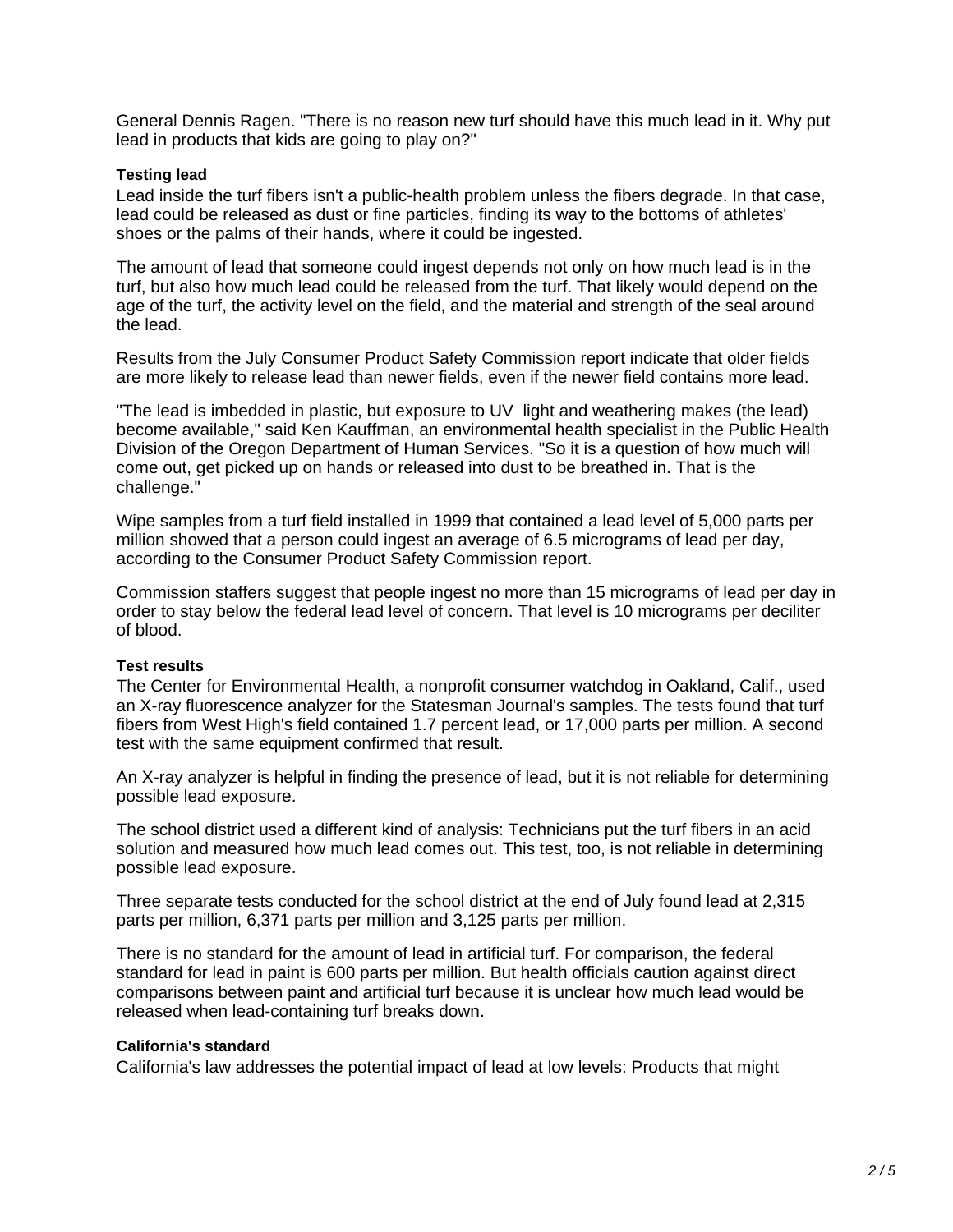expose people to more than 1/2-microgram of lead per day must have a warning. That's 30 times more stringent than the CPSC's standard.

The impact of California's law has often been the redesign of a product to eliminate the lead, said Ragen, the deputy attorney general.

The Center for Environmental Health, an environmental nonprofit, has tested about 150 turf samples. They've done full lab analyses for about 30 of those samples and wipe tests on several other samples.

Every sample that had high concentrations of lead also had some lead come off on a wipe, said Caroline Cox, a research scientist with the center.

"What we find is that there is enough lead coming off to be a violation of California law," she said.

### **Lead's use**

Lead is used in artificial turf to create certain colors and keep the fibers color-fast throughout a field's years in use. Lead is used in 10 percent of the colored fibers.

The turf industry says that the lead is contained, or encapsulated, inside the turf fibers.

"There could only potentially be a health risk if lead is leaving the field and leaving the field in amounts that are detrimental to kids," said Darren Brandt, a spokesperson for FieldTurf, which installed West Salem's field. "And the CPSC found that the amount of lead that would need to be ingested is absurd."

Even though the CPSC report called artificial turf "safe" for kids to play on, the Synthetic Turf Council responded to the report by saying it would voluntarily reduce lead levels in turf pigments to 300 parts per million or less by 2010 and to 100 parts per million or less by 2012.

These are the lead restrictions for children's products passed recently by Congress.

Understanding the risks of lead has grown more urgent as the use of synthetic turf rises. Such sports fields have been installed at a rate of more than 800 annually in recent years, said Rick Doyle, president of the Synthetic Turf Council. This year, turf installers are on track to put in about 1,000 fields, he said.

One reason for their growing popularity is that money-strapped school districts are looking to reduce field maintenance costs.

### **What's next**

West Salem's field was installed in 2002 — the first in Salem-Keizer School District. The same company — FieldTurf — installed Sprague High School's field in 2005. South Salem's synthetic turf field was installed this month.

West Salem's field has an eight-year warranty from FieldTurf. Like most school districts, Salem-Keizer hopes to get as much life out of the field as possible.

The turf fields at West Salem, Sprague and South Salem cost \$800,000 to \$900,000 each. Replacements aren't nearly as costly — an estimated \$320,000 — because all of the underlying structure doesn't need to be replaced.

"None of our turf fields is on a replacement schedule at this time," said Jay Remy, director of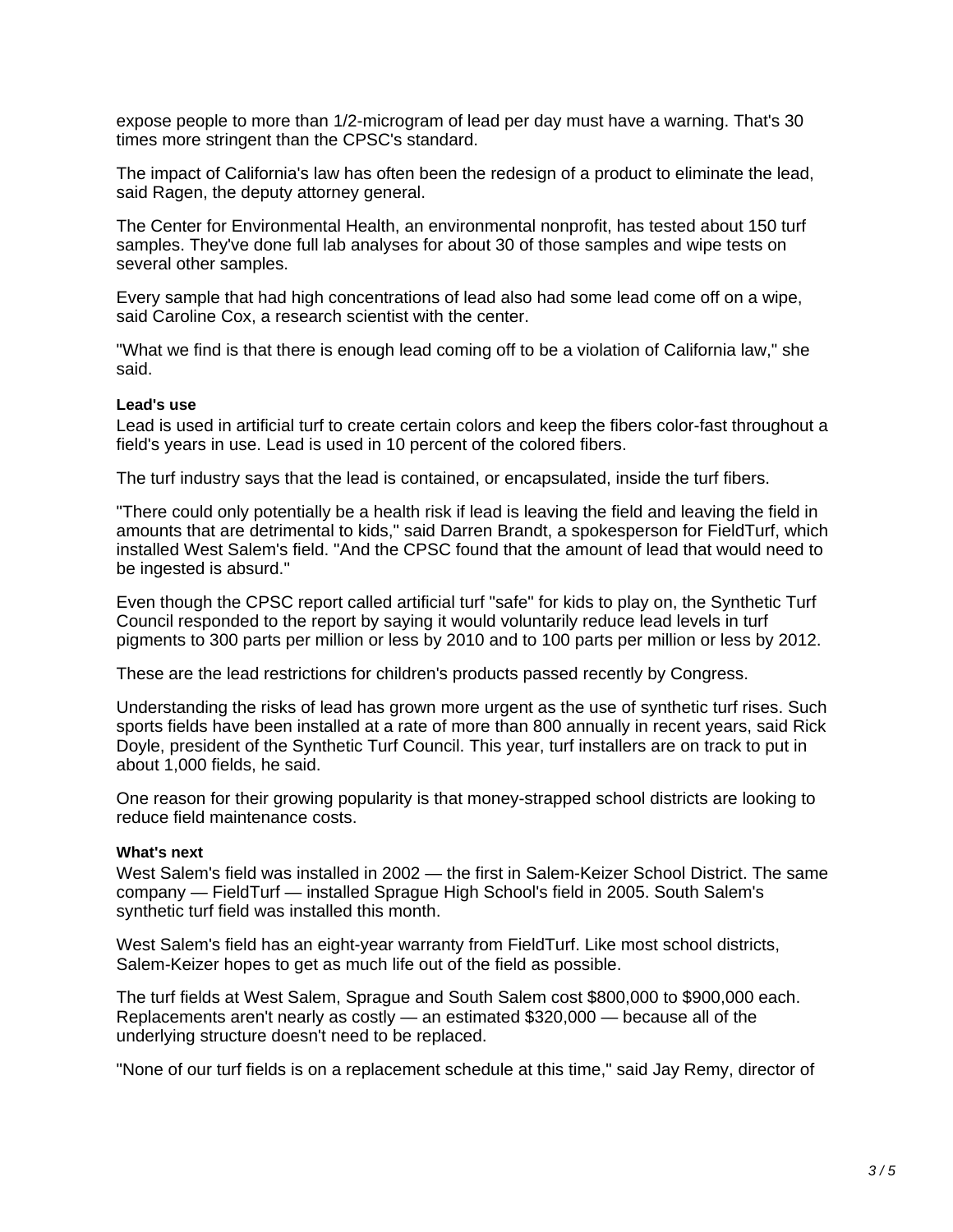communications for the Salem-Keizer School District. "Our district is working on a comprehensive replacement cycle for facilities and equipment in the future, but that work is yet to be completed. We hope to get 10, 12 or even 15 years of use out of the turf before replacing it, but that depends on how well it holds up through the years."

The issue with lead at West Salem's field is being reviewed by state health officials, Remy said.

The state Public Health Division plans to release recommendations for testing and using artificial turf fields by today.

If the lead is contained, similar to undisturbed asbestos found in schools, there is little to no risk to students. But the district would monitor the fields if there was an exposure risk, Remy said.

The district, with the help of the health division, is trying to determine whether more testing is needed.

"Safety is our No. 1 priority when it comes to our facilities," Remy said. "It is not just the students that use our facilities, it's the staff and community members. There is organized and unorganized use of the fields. So we are concerned about the safety. We need to know if there is an exposure risk or is the lead there contained. If there is exposure, is it at a risky level?"

bcasper@StatesmanJournal.com or (503) 589-6994

Lead's dangers lie in small doses.

That's why public health officials warn new parents about dust in old homes.

Lead from chipped paint on windowsills or baseboards can accumulate in the dust bunnies in the corners of rooms. A toddler picking up that dust daily has a higher chance of having learning problems, hyperactivity, deficits in fine motor function, hand-eye coordination, and reaction time, according to the National Institute of Environmental Health Sciences.

The Centers for Disease Control and Prevention, the U.S. Public Health Service and the Environmental Protection Agency have said that there is no safe level of lead exposure for children. The CDC has long recommended the elimination of all nonessential uses of lead.

"The primary concerns about lead are neurological and especially developmental," Kauffman said. "It really impairs development in rapidly developing neurological systems and developing brains. The more it is studied, the lower the levels at which we are able to document impairments."

For adults, chronic lead exposure can result in increased blood pressure, decreased fertility, cataracts, nerve disorders, muscle and joint pain and memory or concentration problems, according to the national institute.

The Consumer Product Safety Commission recognizes 10 micrograms of lead per deciliter of blood as a level of concern. But researchers are concerned that levels as low as 2 micrograms of lead per deciliter of blood could be a problem.

A study in the peer-reviewed Environmental Health Perspectives in February showed that children's intellectual functioning at 6 years of age is impaired by blood-lead concentrations well below 10 micrograms per deciliter.